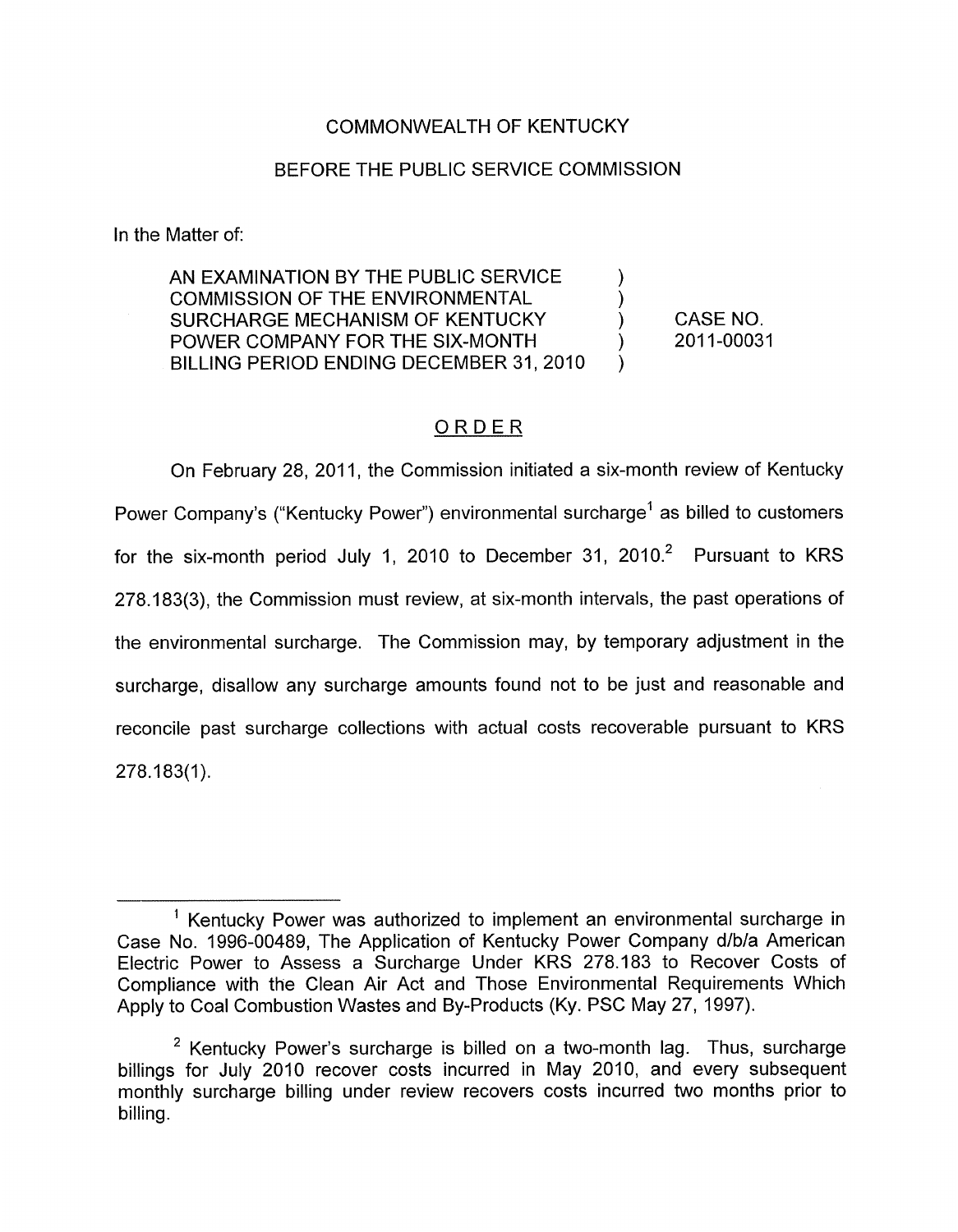<span id="page-1-0"></span>The Commission issued a procedural schedule on February 28, 2011 that provided for discovery, the filing of prepared testimony, and an informal conference. Kentucky Power filed its response to requests for information and appeared at an informal conference on April 18, 2011. The February 28, 2011 procedural schedule also anticipated, but did not schedule, a public hearing and the filing of briefs. Additional informal conferences not included in the procedural schedule were held on November 21 and December 12, 2011 to attempt to resolve the issues in this case. There were no parties requesting intervenor status to this proceeding.

On January 11, 2012, an order was issued requiring Kentucky Power to file supplemental testimony addressing the issues discussed and resolved at these informal conferences. Kentucky Power filed the supplemental testimony on January 31, 2012. On March 20, 2012, Kentucky Power stated that there were no material issues of fact that warranted a hearing in this case. The matter now stands submitted for a decision based on the evidentiary record.

#### SURCHARGE ADJUSTMENT

The February 28, 2011 Order initiating this case indicated that, since the period under review in this proceeding may have resulted in over- or under-recoveries, the Commission would entertain proposals to adopt one adjustment factor to net all over- or under-recoveries. Kentucky Power determined that it had a net over-recovery of its environmental costs in the amount of  $$629,557<sup>3</sup>$  It proposed that the net over-recovery be refunded by decreasing the total jurisdictional environmental surcharge amount by a

<sup>&</sup>lt;sup>3</sup> Munsey Supplemental Direct Testimony dated January 31, 2012 at 3 through 6.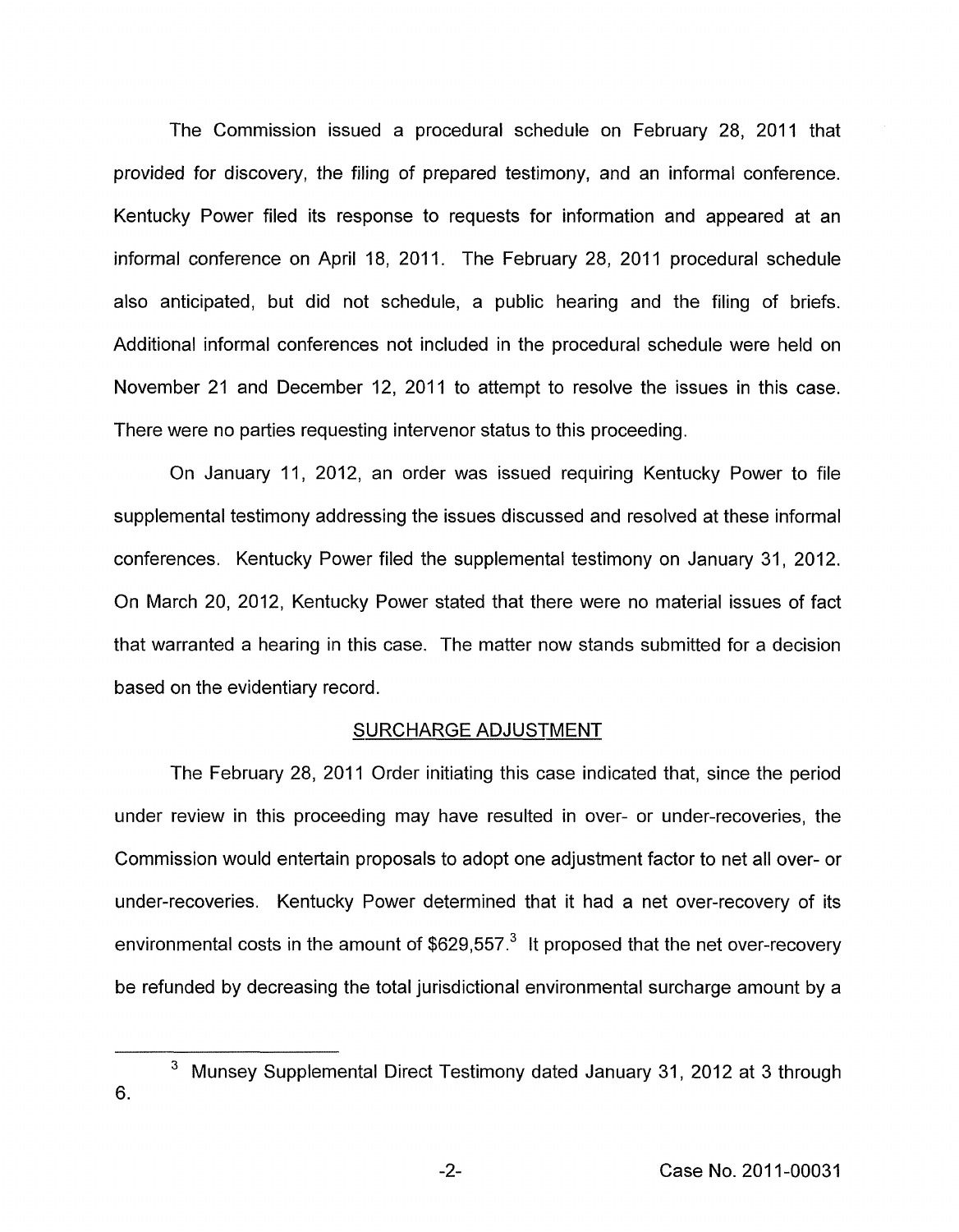one-time adjustment of \$629,557 in its first monthly surcharge filing following the Commission's decision in this proceeding. $4$ 

Having reviewed the record, the Commission finds reasonable Kentucky Power's calculation of a net over-recovery of \$629,557 for the billing period covered in this proceeding. The Commission also finds reasonable Kentucky Power's proposal to refund the over-recovery amount by a one-time adjustment of \$629,557 in its first monthly surcharge filing following the date of this Order.

#### RATE OF RETURN

In Case No. 1996-00489, the Commission found that the debt portion of Kentucky Power's weighted average cost of capital should be reviewed and reestablished during each six-month review case and that the rate of return on common equity would remain fixed and subject to review during the two-year environmental surcharge reviews. The weighted average cost of capital constitutes the rate of return applicable to Kentucky Power's environmental compliance rate base.<sup>5</sup>

Kentucky Power provided the outstanding balances for its long-term debt, shortterm debt, accounts receivable financing, and common equity as of October 31, 2010. the last expense month of the review period. It also provided the blended interest rates for the long-term debt, short-term debt, and accounts receivable financing as of October

 $4$  Id., at 6.

 $5$  This weighted average cost of capital is applied only to the environmental compliance rate base associated with plant installed at Kentucky Power's Big Sandy generating units .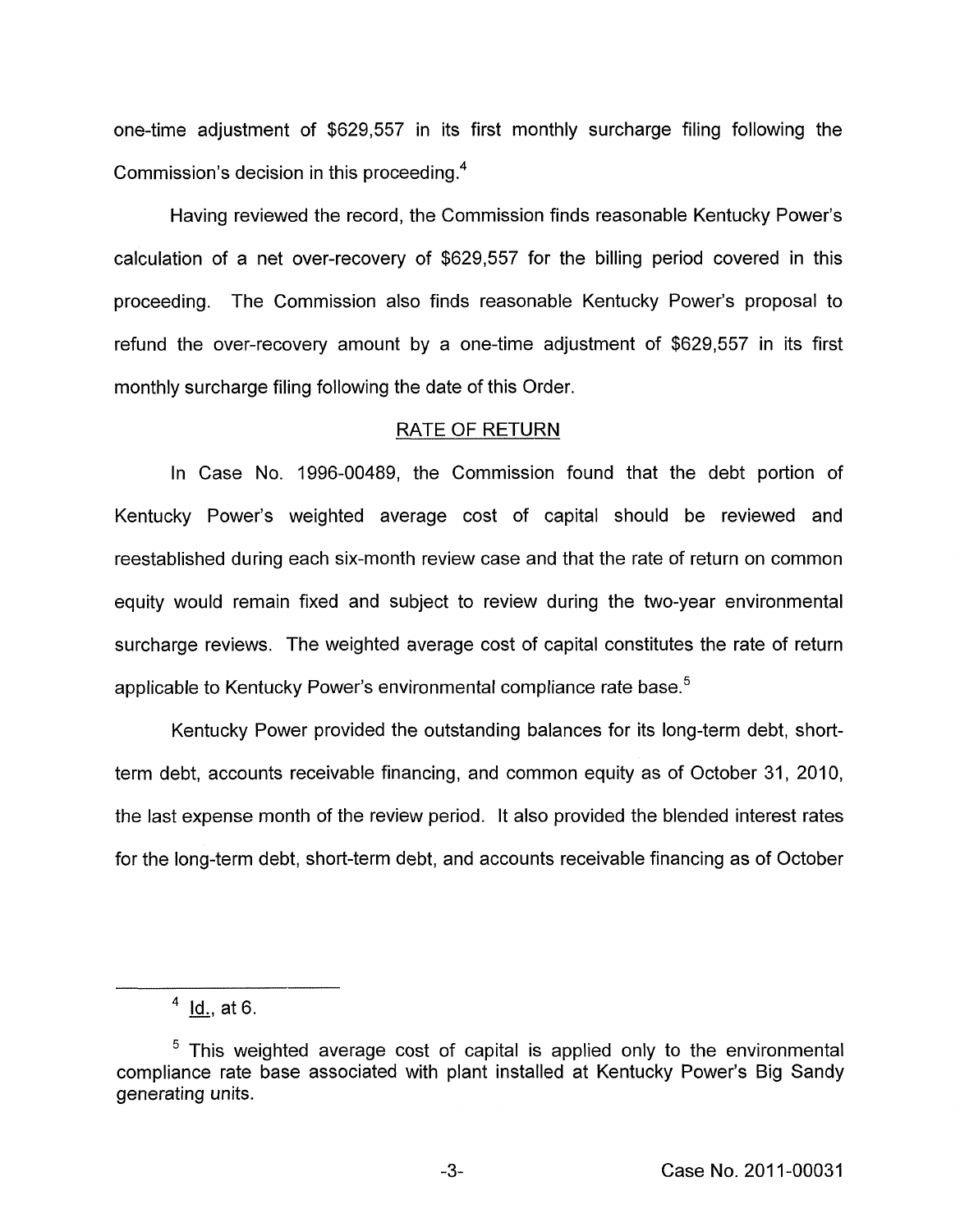31, 2010. $6$  Using this information, Kentucky Power calculated a weighted average cost of capital, before income tax gross-up, of 8.11 percent.<sup>7</sup> Kentucky Power also provided its updated income tax gross-up factor reflecting the methodology<sup>8</sup> approved in Case No. 2005-00068.<sup>9</sup>

The Commission has reviewed Kentucky Power's determination of its weighted average cost of capital and finds the 8.11 percent calculation to be reasonable. The Commission has also reviewed the determination of the tax gross-up factor and finds that it is consistent with the approach approved in Case No. 2005-00068. Therefore, the Commission finds that the weighted average cost of capital of 8.11 percent and the income tax gross-up factor of 1.5764 should be used in all monthly environmental surcharge filings subsequent to the date of this Order.

IT IS THEREFORE ORDERED that:

I. Kentucky Power shall reduce its jurisdictional environmental revenue requirement determined in the first billing month following the date of this Order by \$629,557 as discussed herein.

 $6$  Response to Commission Staff's First Information Request dated March 25, 2011, Item 16.

 $^7$  Id.

<sup>&</sup>lt;sup>8</sup> Response to the Commission Staff's April 18, 2011 Informal Conference Information Request dated May 6, 2011, Item 5. In the response, Kentucky Power determined that its updated income tax gross-up factor was 1.5764.

<sup>&</sup>lt;sup>9</sup> Case No. 2005-00068, Application of Kentucky Power Company for Approval of an Amended Compliance Plan for Purposes of Recovering Additional Costs of Pollution Control Facilities and to Amend Its Environmental Cost Recovery Surcharge Tariff (Ky. PSC Oct. 17, 2005).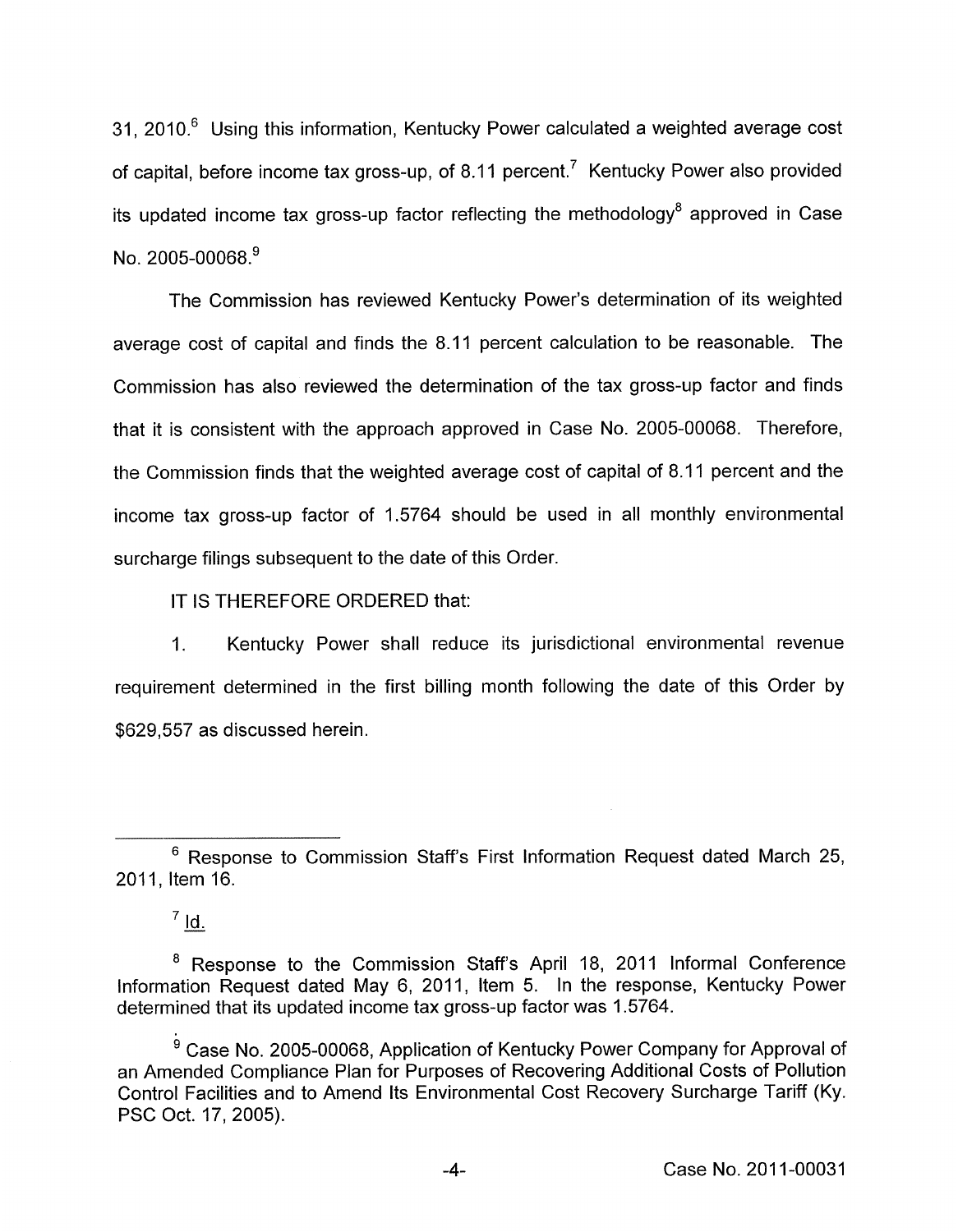2. Kentucky Power shall use a weighted average cost of capital of 8.11 percent and a tax gross-up factor of 1.5764 in all monthly environmental surcharge filings subsequent to the date of this Order.



A٦ B *Director* 

Case No. 2011-00031